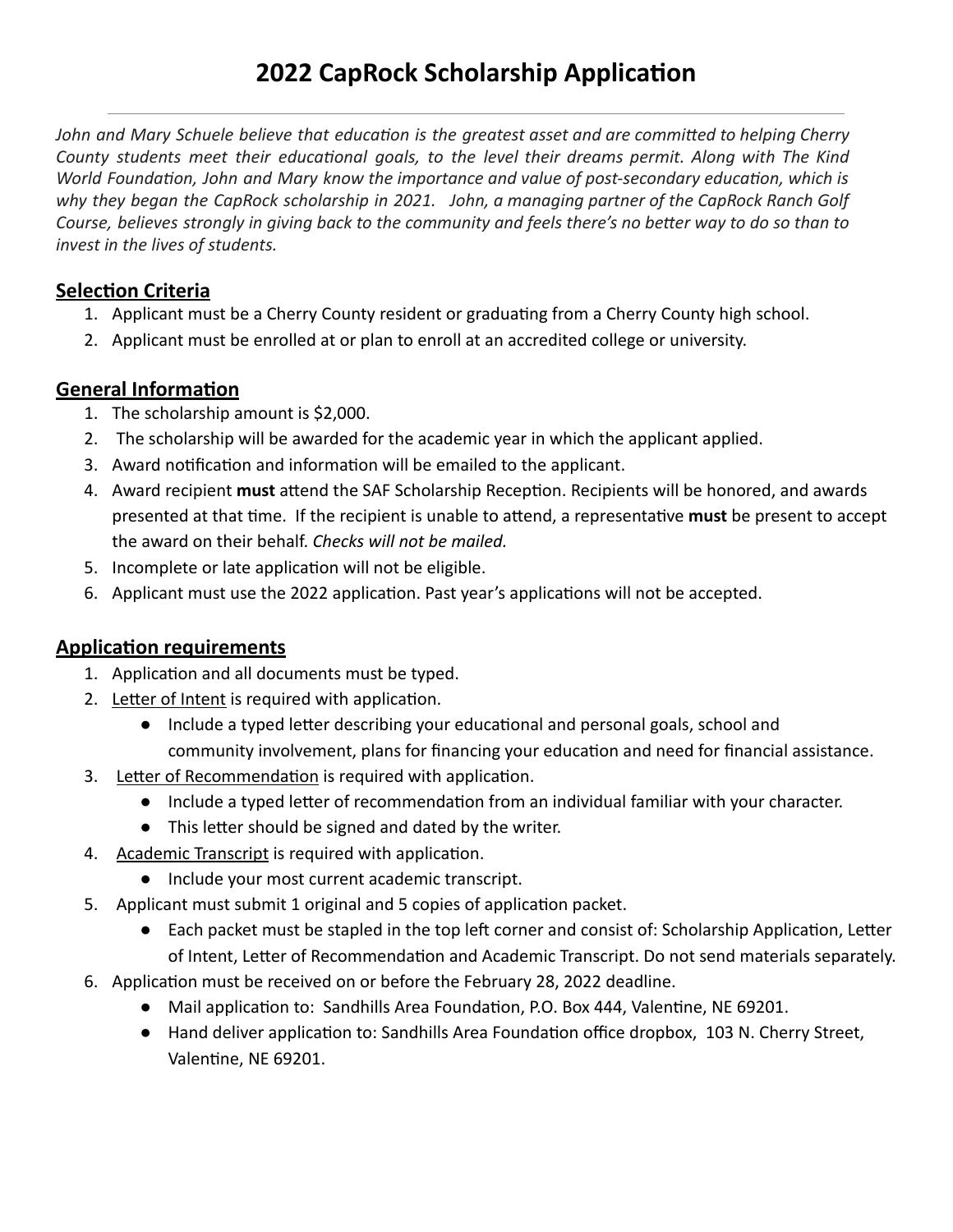## **2022 CapRock Scholarship Application**

| Name                              |       |  |
|-----------------------------------|-------|--|
| Address                           |       |  |
| Nebraska County of residence      |       |  |
| E-Mail Address                    | Phone |  |
| College you plan to a end         |       |  |
| Intended major or course of study |       |  |
| Academic year applying for        |       |  |

**1. Please list all school and community activites in which you participate or have participated.**

**2. Please give details of work experience.**

**3. Please explain your career plans and/or goals after college.** 

**4. Have you applied for or received other scholarships? Please give details.**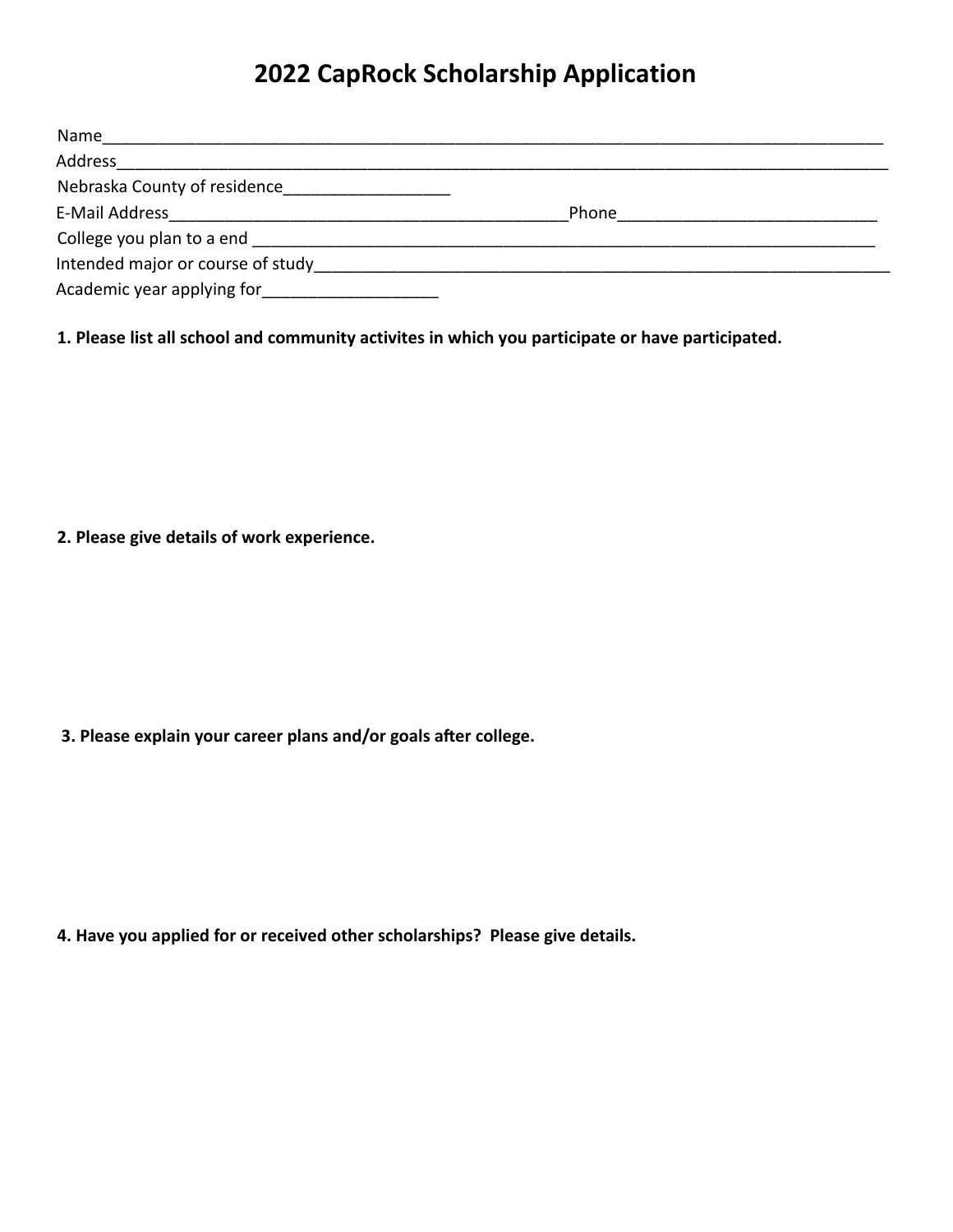**5.Please explain your need for this scholarship.** 

I certify that all the information on this application is true and complete to the best of my knowledge. I understand that the financial information will be confidential, for review solely by the Sandhills Area Foundation.

Signature of Applicant: \_\_\_\_\_\_\_\_\_\_\_\_\_\_\_\_\_\_\_\_\_\_\_\_\_\_\_\_\_\_\_\_\_\_\_\_\_\_\_\_\_\_\_\_\_\_\_\_\_\_\_ Date Signed: \_\_\_\_\_\_\_\_\_\_\_\_\_\_\_